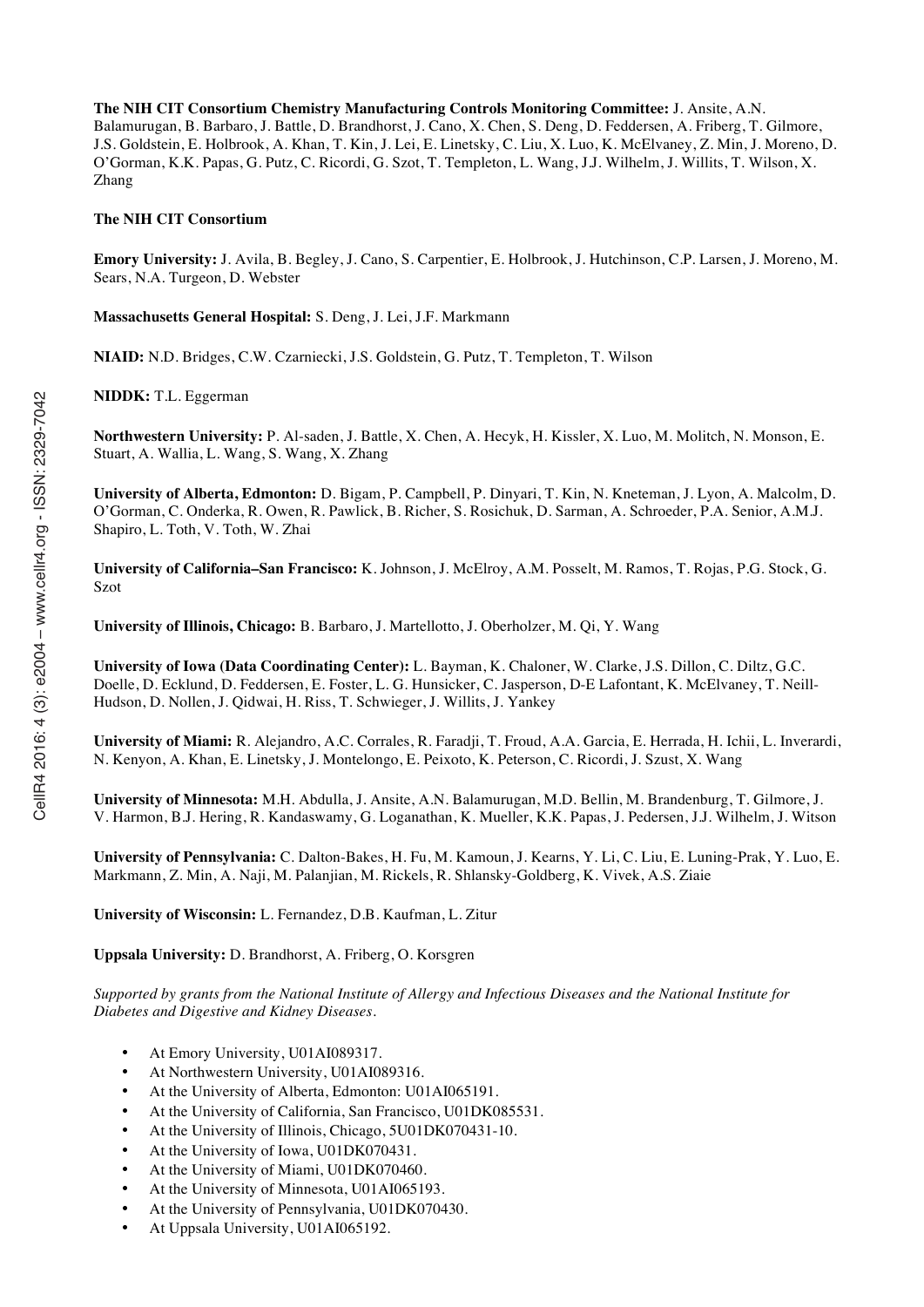*In addition, the study was supported by the following GCRC and CTSA awards:*

- At Emory University: UL1TR000454.
- At Northwestern University: 5UL1RR025741 and 8UL1TR000150.
- At the University of California, San Francisco, UL1TR000004.
- At the University of Illinois, Chicago, UL1TR000050.
- At the University of Miami: 1UL1TR000460.
- At the University of Minnesota: 5M01-RR000400 and UL1TR000114.
- At the University of Pennsylvania: UL1TR000003.

Address correspondence to: Camillo Ricordi MD, Chairman, CIT Steering Committee, ricordi@miami.edu

## **To cite this article**

*Raw Material Specification, Stock Polysucrose Solution, Sterile – Standard Operating Procedure of the NIH Clinical Islet Transplantation Consortium*

CellR4 2016; 4 (3): e2004